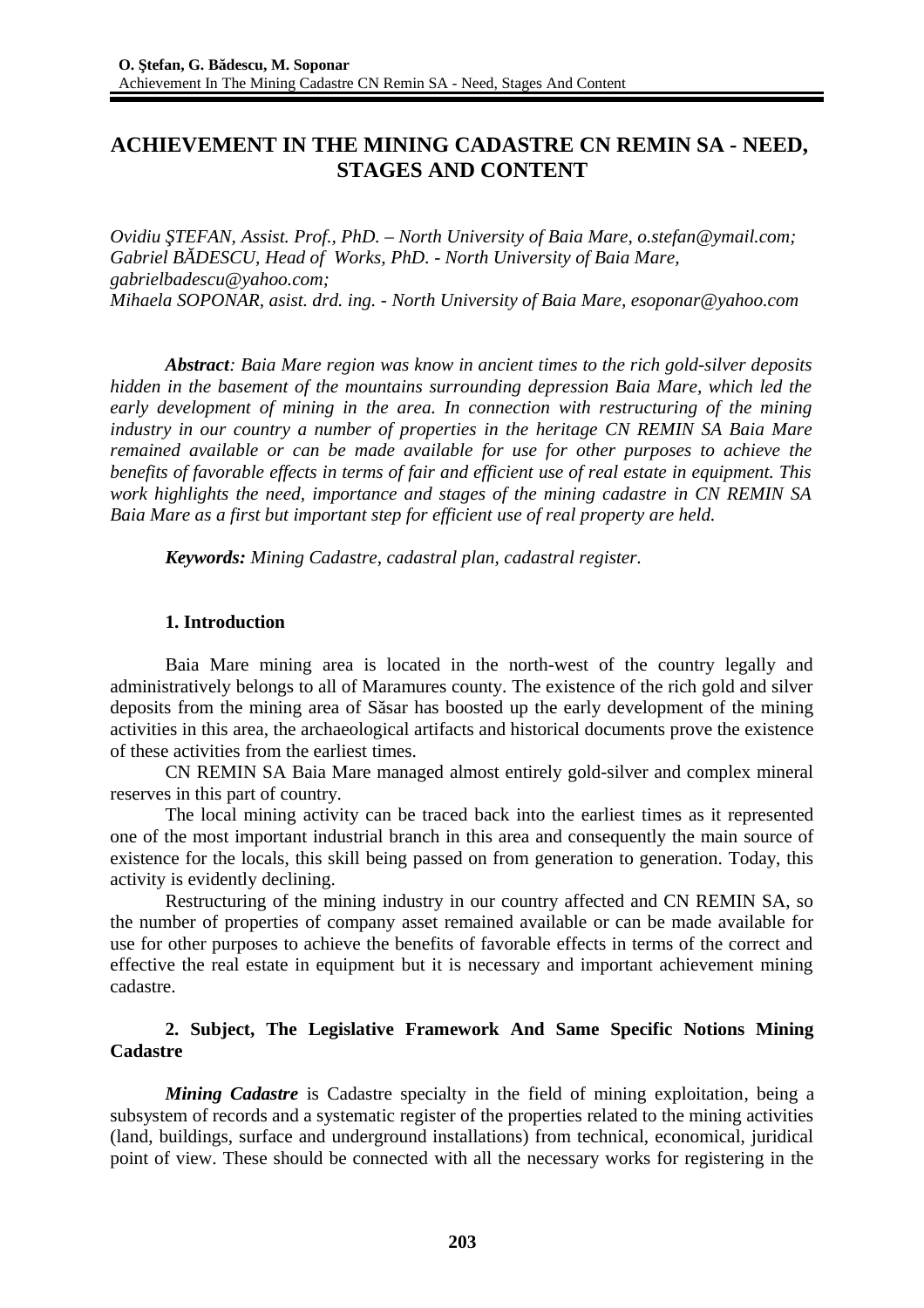technical documents of the general survey and the land registration documents of the mining activity.

*The objectives* that are expected to be fulfilled by executing mining survey works in CN REMIN SA Baia Mare are as follows:

- determining land surfaces with or without buildings owned by CN REMIN SA Baia Mare;
- administration and proper management of heritage CN REMIN SA Baia Mare and defending the real estate rights by nominating the properties in the cadastral registers and land books and mining books;
- providing a correct basis for establishing taxes, fees owned to the state for mining activities both at the surface and in the underground, according to the acting legal framework;
- establishing the mining area from juridical point of view (exploitation and exploration mining perimeters) by including the lands used for mining works into the general cadastre.

The contractors of the mining cadastre works must be physical or juridical persons authorized by ANCPI (The National Agency of Cadastre and Land Registration), and the underground cadastre works will be executed by authorized persons according to the Mining Surveying Regulation.

*Legislative Framework.* The activity of this cadastre specialty is legally regulated by the following specific normative laws, together with the general regulations of the cadastre activity:

- The Mines Law no. 85/2003 and methodology ;
- Mining Survey Regulation approved by the Decision no. 9 of the Ministry of Industries, Department of Mines and Geology.
- Specific for this cadastre specialty are the following technical terms and notions:
- Mining Book a component of the extractive cadastre that comprises all the data concerning the legal framework of the surfaces included in the prospective, exploration and exploitation of the perimeter and the ownership and topographical situation of the works specific to mining activities, mineral resources and production;
- General topographical plan graphical representation, at a smaller scale than of the cadastral plan, containing the entire surface of the administrative territory as a result of the generalization of the elements contained in the topographical plan.
- Mining projection plan contact plan of the reference in point  $,0$ " that is the projection of a point situated approximately in the centre of the mining basin;
- Reference Surface in the Mining System  $-$  level surface of  $\alpha$ zm" mark, equal to the medium mark of the ensemble of the mining works. The point of origin and the orientation of the reference direction have common elements with the geodesic state network.
- Layer a logical group of data that can be assimilated to some clear foils laid over a drawing.

# **3. Stages Of A Mining Cadastre Work**

#### **3.1. Geodesic Networks**

Land measurements are based on points from the geodesic state network and according to the necessities it can be thickened so that the density of the points could ensure the topographical and cadastral works , taking into consideration the fact that the existent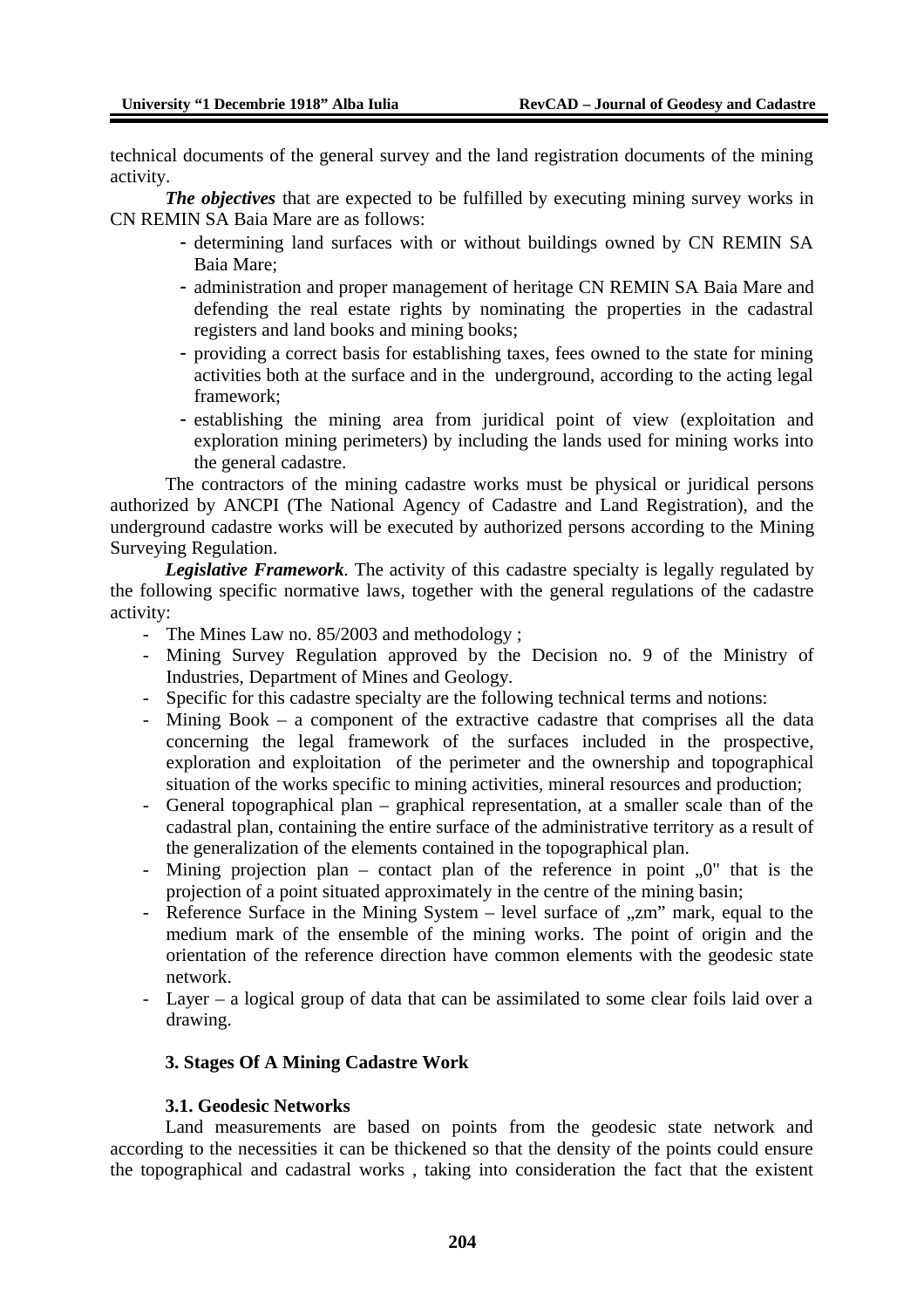topographical works taken in the Baia Mare Mining Area are made in the Mining Reference system ...Baia Mare  $60$ "  $(3)$ .

The points of support and measurement will satisfy the precision conditions imposed by the Technical Normative for Introducing General Cadastre, as provided by ONCGC, being determined in the Stereographical projection system 1970 and in the own system of the mining basin, "Baia Mare 60" and according to the reference system Black Sea 1975.

In the mining facilities of CN REMIN SA Baia Mare and in each of isolated properties will be placed at least 3 landmarks, at a distance of approx. 250-500 m one from the other. The landmarks will be placed in safety zones, all conditions of stability, accessibility and visibility being provided.

### **3.2. Cadastral Delimitation of the Mining Perimeter**

The delimitation of the location is established by a delimitation committee, appointed by decision of the director of CN REMIN SA company, owner of the license, that is formed by a experts representing both the beneficiary and the contractor, a representative of the local council of Baia Mare municipality and other members as required by the regulations of ANCPI.

The representatives of the mining unit and of the contractor are expected to sign a delivery-receiving report (an acceptance report of the location) that describes the location of the mining entity and its boundaries.

In the case where there is no stable delimitation, the limit will be marked in the break point of boundary. For each boundary breaking point of the perimeter, assumed in legal documents and neighboring protocols, and also for the marked points or immaterialized points, the coordinates will be determined in the Stereographic 1970 projection system, topographical descriptions being provided.

A file of cadastral delimitation will be prepared that mainly contains the following documents (Tămăioagă Gh, 2005):

- technical memorandum;
- data provided from the processing of land measurements, on magnetic support file of ASCII;
- the diagram of the taken measurements (sighting lines);
- for each building unit, OCPI registers the cadastral number and surface;
- the constitution document of the delimitation committee ;
- the general diagram of the boundary limits of the location , at a convenient scale of (1:5.000, 1:10.000), with the numbering of points;
- register diagram and topographical description of the materialized points on the boundaries of the location ;
- inventory of the coordinates for all the points on the boundary of the location (materialized and immaterialized)
- the calculated surface resulted from the coordinates of the points situated on the boundary of the location
- the protocol of cadastral delimitation and neighboring, as provided by the acting legal provisions.

# **3.3. Content of the Cadastral Plan**

Setting up and compiling the cadastral plan in an analogical/and digital format must respect the following standardized provisions:

- the general cadastral plan is made as a rule, at a scale of 1:2.000, 1:5.000 or 1:10.000 and contains the entire surface of the assigned building units;
- the basis cadastral plan is made at a scale of 1:2.000 or 1:1.000 for platforms, warehouses etc., and at a scale of 1:500 for the mining units or isolated property units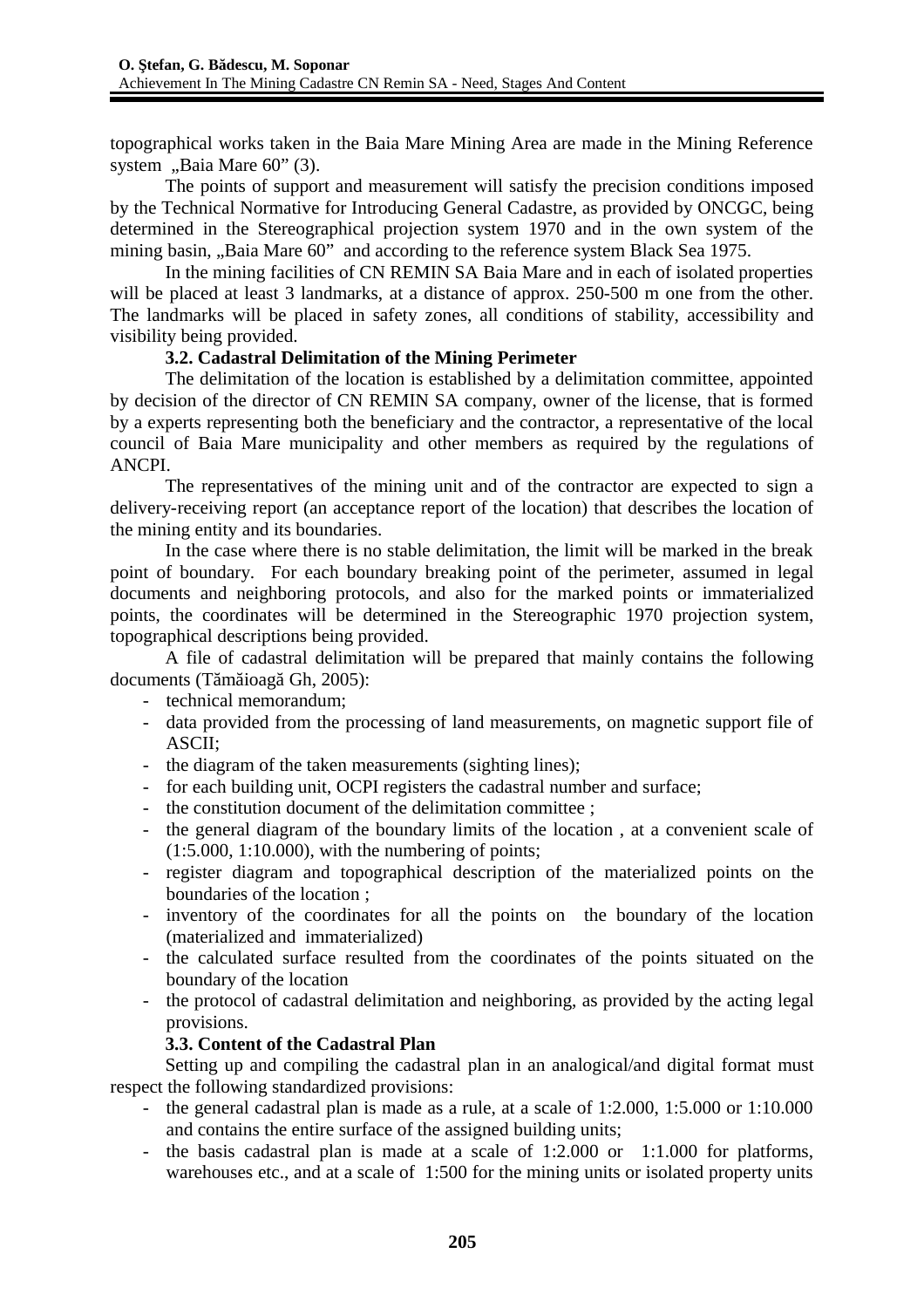(ventilators, air shafts, etc.)

- creating the tables (in analogical format that can be modified) for the general cadastral plan and for the basis cadastral plan, is made in accordance with the choice of the beneficiary, in different formats: A4, A3, A2, A 1 or AO, taking into account the scale representation of the usable surface and in the own reference system of the mining basin, as provided by "Caiet (Booklet) D.G.M.  $005 - 67$ ".
- Setting up and compiling the topographical-cadastral plan in an analogical/and digital format must respect the following standardized provisions:
- the digital topographical plans and the digital cadastral plan are structured on different layers and can contain all information described in detail;
- the representation of the content details will be made, taking into consideration the scale and respecting "The Atlas of Conventional Signs for Topographical Plans at the Scales of 1:5.000, 1:2.000, 1:1.000 and 1:500"·, edition 1978, until a new atlas of conventional signs will be elaborated, approved and published. The main elements that must be included in the topographical plan of the surface are the property boundaries and the facilities used for mining activities.

Planimetrical details of the topographical plans will be determined on site with a precision of  $+/- 10$  cm from the geodesic network.

The digital topographical plan will be structured on layers, administered on a Geographical

Information System (GIS), it may contain the following layers :

- old points of triangulation, specific for the mining area "Baia Mare 60";
- points of the basis geodesic network and frequency points;
- juridical boundaries of the mining area and indication of the neighbors ;
- stereographic grid;
- grid of the mining system in the current basin ;
- symbol that marks the rayed point;
- number of the rayed point;
- measuring points;
- boundary of the facility;
- vegetation;
- hydrographic (limits of the minor course and of the major course, axis or river flow);
- road ways;
- railways;
- level curves according the drawing scale;
- technological platforms and warehouses;
- surface mining constructions (mining shafts, air shafts, transporting bends etc.);
- buildings;
- electrical pillars;
- surface transport networks;
- underground networks (communication, electrical, water, compressed air, channels, etc.);
- geological exploitation limits;
- drills;
- limits of the legal documents that certify the ownership or the administration rights for that property ;
- lots (encumbrance fond), near the influence area of the mining objective (dominant fond);
- delimitation from the land lots of the neighbors, indicating the owners ;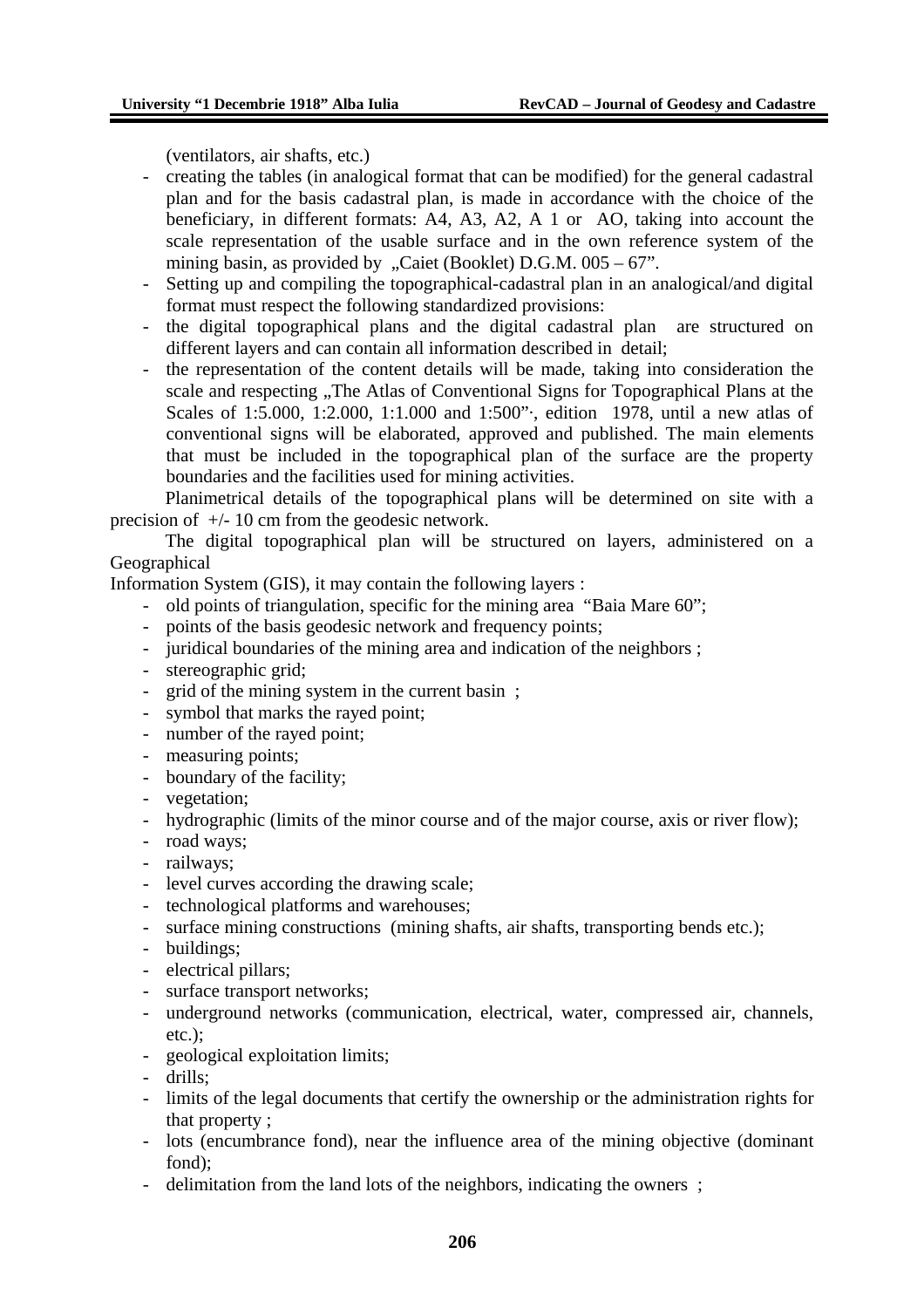- administrative-territorial limits and urban buildable components;
- green areas (protection wood side, decorative etc.);
- affected land (quarries, brown fields, tailing ponds, subsidence areas etc.);
- properties under litigations;
- delimitation of the land on taxing criteria (performance polygons);
- cadastral numbering.

#### **3.4. Cadastral Numbering and Cadastral Registers**

The cadastral numbering of the property units is made by the Cadastral and Land Registration Offices (OCPI), according with art. 10.2.2 of the Technical Regulations for Introducing the General Cadastre (4).

The cadastral numbering of the property units used for mining activities that present linear details as for example: river flows, channels, dams, railroads, classified roads, are numbered separately for each urban buildable area and outside the buildable area.

The linear details are give a single cadastral number for the entire length (exception for under-crossings), for each urban buildable area and one single cadastral number for the areas outside the urban buildable and their sections, created within the intersection with other linear details (separately for urban buildable and outside the urban buildable).

The elaboration of the technical cadastral documentation of the mining objectives with the purpose of nomination in the cadastral registers will be accomplished with the notification of the OCPI, in accordance with the regulations and technical norms of the ANCPI.

The topographical documentations made for establishing and evaluating the land of the trading companies with state participation, according to the Government Decision no. 834/1991 and the subsequent modifications, will be accepted with the purpose of registering in the land book for a non-definite term, with the condition of being updated by authorized professionals, adapted to the technical normative and certified accordingly with the legal previsions of the OCPI.

Updating and maintaining the cadastral works in the filed of mining will be made with a regularity of maximum 6 years, or whenever it is needed.

The acceptance and the internal certification of the cadastral works will be carried out by a committee appointed by decision of the license owner, CN REMIN SA Baia Mare. The committee will check on-site the correspondence of the elements with those mentioned in the plan.

After this stage is accomplished the final acceptance will be certified by a sign protocol. The internal acceptance of the cadastral mining works will be done only if it is proved that the documentation has been elaborated by a authorized evaluator and if the receiving protocol has been issued by OCPI.

#### **3.5. The Topographical - Cadastral Documentation of the Mining Cadastre**

The documentation that has been obtained by accomplishing the mining cadastral works contains the following pieces (Ştefan, 2009):

- Certification for starting the works, issued by OCPI;
- Theme of the work;
- Technical memorandum;
- Delivery report of all the objectives, accompanied by the proper diagrams signed by the representatives of the beneficiary and of the contractor;
- Inventory of coordinates of the radiant points;
- Inventory of coordinates (in the Stereographic 1970 projection system and the projection system of the mining basin "Baia Mare 60") and register diagrams;